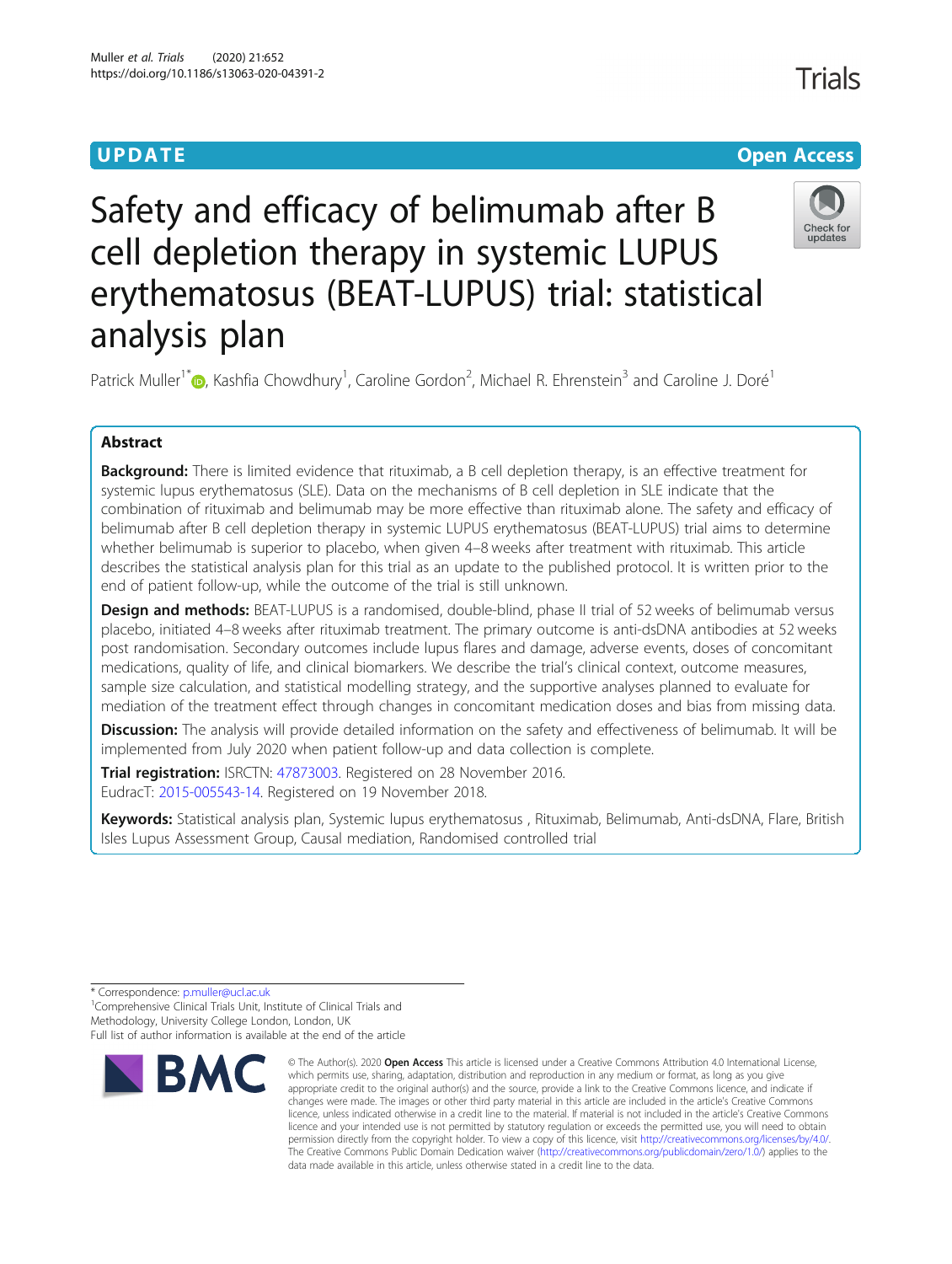## Trial summary and clinical context Clinical background and rationale

Systemic lupus erythematosus (SLE) is a chronic systemic autoimmune disease with a prevalence of 40–200 per 100,000 people, mainly affecting women of childbearing age. There is a substantial morbidity and mortality associated with SLE, with standardised mortality ratios ranging from 2 to 5  $[1]$  $[1]$ . There is also a lack of novel treatments for patients with severe SLE. Due to the lack of effective alternative therapies, many patients require high-dose glucocorticoid therapy which is associated with serious adverse effects including increased infections, cataracts, diabetes mellitus, and osteoporosis [\[2](#page-7-0)]. Both the disease itself and steroid exposure lead to increased rates of cardiovascular disease [\[3](#page-7-0)].

A key objective for treatment of severe SLE is disease remission induction and then prevention of "flare"; the worsening of lupus signs and symptoms in one or more systems of the body. It is expected that flares will be too rare in this phase II trial for any difference between treatment arms to be reliably detected, so anti-dsDNA antibody levels, which are a sensitive marker of immune system activity associated with flares [\[4](#page-7-0)], are the primary outcome instead. Clinical flares are a secondary outcome.

The biologic rituximab is currently the treatment of choice for refractory cases of SLE where other treatments have not succeeded, although no randomised controlled trials (RCTs) have demonstrated its effectiveness [[5\]](#page-7-0). Previous studies have found that anti-dsDNA levels can increase in a proportion of patients treated with rituximab who then flare, leading us to hypothesise two effects of the medication: B cell depletion, which reduces flare risk; but also increasing levels of serum B cell activating factor/B lymphocyte stimulator (BAFF/BLyS) in certain patients, which increases the flare risk [[6](#page-7-0)]. These opposing effects may explain the lack of significant efficacy found in the previous RCTs of rituximab.

Belimumab may be an effective addition to rituximab in this context, as it reduces BAFF levels. We therefore designed an early-phase clinical trial testing the safety and efficacy of rituximab followed by belimumab compared to rituximab alone [[7\]](#page-7-0). Anti-dsDNA is a useful surrogate outcome to provide an early indication of the effectiveness of belimumab as an adjunct to rituximab, as it is correlated both with BAFF as well as flare activity.

Another marker of treatment effectiveness is a reduction in the patient's steroid dose. Patients participating in BEAT-LUPUS will typically be on steroids or both steroids and immunosuppressants at the time of enrolment. During the trial, patients may take the steroid prednisolone and one immunosuppressant (either azathioprine, methotrexate, or mycophenolate). In usual

care, their doctor will reduce their steroid dose if their condition improves and increase the dose if their condition deteriorates. Doctors participating in BEAT-LUPUS are asked to safely reduce their patient's steroid dose if it is over 10 mg/day following administration of rituximab and belimumab/placebo. Differences between treatment arms in the extent to which steroid dose is actually reduced, and then maintained at a lower dose, will be partly determined by whether the treating clinician considers that this is safe and tolerable based on clinical symptoms following administration of belimumab or placebo.

## Trial objectives

The primary objective of BEAT-LUPUS is to compare anti-dsDNA levels 52 weeks after randomisation between a 52-week regime of either belimumab or placebo amongst patients treated with rituximab 4–8 weeks before randomisation. Lupus flares, incidence of adverse events, and changes in dosing of prednisolone are secondary outcomes. A supportive analysis will seek to examine whether any observed reductions in antidsDNA are mediated by changes in the prednisolone dose during follow-up.

## Study methods

## Design, randomisation, outcomes, and interim stopping rules

BEAT-LUPUS is a multicentre, phase II, randomised, double-blind, placebo-controlled clinical trial comparing safety and efficacy of a monthly regime of either belimumab or placebo commencing 4–8 weeks after B cell depletion therapy (rituximab). The total treatment period (on belimumab or placebo) is 52 weeks. There is an additional follow-up appointment at 56 weeks and a pregnancy check at 68 weeks. Full details of the interventions and study design are published in the trial protocol [[7\]](#page-7-0).

From March 2017 to March 2019, 52 patients were recruited and randomised 1:1 to receive either belimumab or placebo for 52 weeks after completing treatment with rituximab at one of 16 participating centres in the UK. Follow-up ended in April 2020, with the statistical analysis starting immediately afterwards.

Randomisation was done using minimisation incorporating a random element to ensure unpredictability in treatment allocations. Factors minimised include the CD19 count at randomisation  $(< 0.01 \times 10^9/l \text{ vs } \ge 0.01 \times 10^9/l \text{ vs } \ge 0.01 \times 10^9/l \text{ vs } \ge 0.01 \times 10^9/l \text{ vs } \ge 0.01 \times 10^9/l \text{ vs } \ge 0.01 \times 10^9/l \text{ vs } \ge 0.01 \times 10^9/l \text{ vs } \ge 0.01 \times 10^9/l \text{ vs } \ge 0.01 \times 10^9/l \text{ vs } \ge 0.01 \times 10^$ 10<sup>9</sup>/l) to account for variability in B cell depletion from rituximab, which would affect response; anti-dsDNA (positive or negative at first screen before rituximab); and whether patients have active renal disease at their first screen.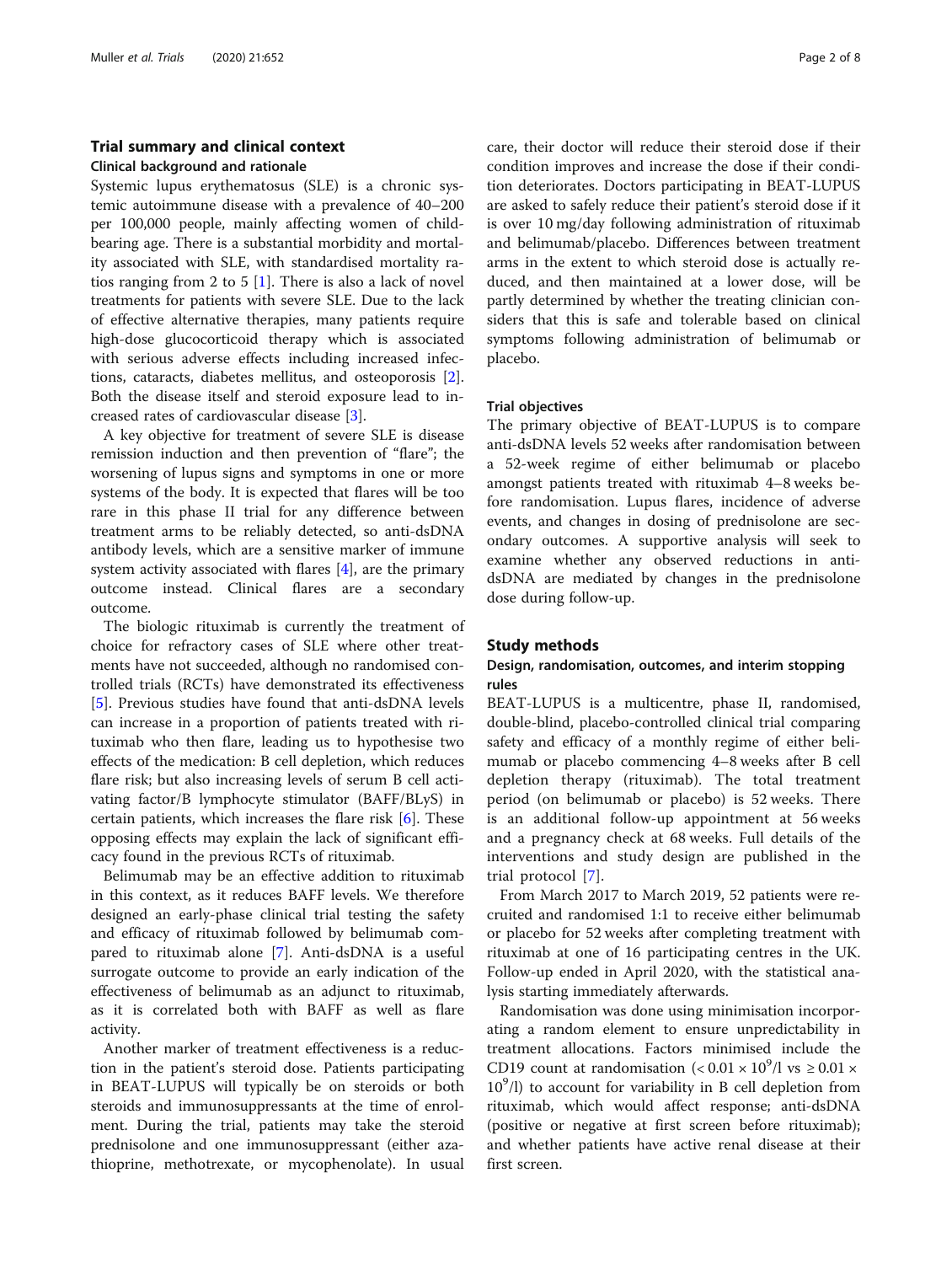The primary analysis will utilise an analysis of covariance (ANCOVA) model, which will examine the treatment difference at 52 weeks and test for superiority. The measurement taken closest to 52-week follow up point will be used, with measurements taken up to 2 months before or after 52 weeks being eligible for inclusion in the analysis.

No formal interim analyses will be done. An Independent Data Monitoring Committee (IDMC) meet annually to review safety data, and may recommend stopping the trial if they judge the results are likely to convince a broad range of clinicians that one arm is clearly contraindicated.

#### Sample size calculation

Sample size calculations were performed using STATA 13 [[8\]](#page-7-0). The calculation assumed that anti-dsDNA binding antibody levels are log normally distributed, assumed that an ANCOVA model would be used to evaluate the difference in mean log anti-dsDNA between treatment arms at 52 weeks [[9\]](#page-7-0), and made additional adjustment for expected losses to follow-up.

The standard deviation of anti-dsDNA and the correlation structure were based on two sets of data: the study of 35 participants by Carter et al. [[6\]](#page-7-0); and data provided by Professor David Isenberg of University College Hospital for 67 participants before and 6 months after B cell depletion therapy.

Based on the data presented in Table 1, the standard deviation of the final log anti-dsDNA measurements was assumed to be 1.7, and the correlation between baseline and final measurements was assumed to be 0.55. Twenty-two evaluable participants per group would be sufficient to detect a difference of 1.2 in log anti-dsDNA at 5% significance with 80% power. We assumed that 20% of participants would fail to attend the 12-month follow-up visit, so aimed to recruit 28 participants per group.

The study's power to detect a difference of 1.2 in log anti-dsDNA is equivalent to being able to detect a difference of 232% between arms (equivalent to multiplying by exp.(1.2)). To put this in context, Carter et al. found that the log difference between participants who did and did not flare was 1.928, corresponding to a 588% increase in anti-dsDNA in those who flared [\[6](#page-7-0)].

Table 1 Standard deviations and correlations for log anti-dsDNA

| Dataset               | Time point | Log mean | Log SD | Correlation |
|-----------------------|------------|----------|--------|-------------|
| Isenberg ( $n = 67$ ) | Baseline   | 6.036    | 1.393  |             |
|                       | Follow-up  | 5.189    | 1.500  | 0.612       |
| Carter $(n = 35)$     | Baseline   | 5.091    | 1.676  |             |
|                       | Follow-up  | 5.225    | 1.781  | 0.527       |

## Statistical principles

Two-sided p-values and 95% confidence intervals will be reported for all statistical tests. There is one prespecified primary analysis, which will use a  $p$ -value threshold of 5% to reject the null to ensure that the probability of a type I error does not exceed 5%. Log anti-dsDNA will be used to account for skewness in anti-dsDNA measurements.

Adherance to the protocol requires that the patient receives their randomised treatment for 52 weeks, does not exceed the pre-specified maximum doses of concomitant medication at enrolment, and also does not increase their doses of concomitant medications during follow up. Patients are encouraged to continue to provide follow-up measurements, even if they stop adhering to the protocol before 52 weeks.

The percentages of patients who fully adhere to the protocol and patients who do not adhere but do provide a 52-week measurement will be reported. The primary outcome analysis will be intention to treat; all patients who provide baseline and 52-week anti-dsDNA measurements will be included regardless of adherence to the protocol. Secondary analyses of the primary outcome will only include patients who adhered to the protocol.

## Trial population

The full eligibility criteria for enrolment into BEAT-LUPUS are listed in the published trial protocol [[7\]](#page-7-0) and Additional File [1](#page-6-0): Inclusion and exclusion criteria.

Counts of patients screened but not enrolled in the trial and the reason for exclusion will be reported, and recruitment to the trial will be presented by centre and calendar month. The number of patients who withdraw or are unwilling to continue follow-up will be reported by the last follow-up visit attended and treatment arm. Reasons for patient withdrawals will be tabulated by treatment arm. The full throughput of patients from screening to analysis will be summarised in a CON-SORT flowchart [\[10](#page-7-0)].

Baseline characteristics of patients in BEAT-LUPUS will be summarised by treatment arm (Additional File [1](#page-6-0), Dummy Tables). Characteristics described will include screening anti-dsDNA, CD19 count, presence of renal disease, age, and sex. Characteristics at randomisation will also be reported: biomarker levels including antidsDNA, CD19 levels, and current doses of concomitant medications. Characteristics will be summarised using means and standard deviations for (approximately) normally distributed continuous variables, geometric means and 95% confidence intervals for (approximately) log normally distributed continuous variables, medians and interquartile ranges for non-normally distributed variables, and frequencies and percentages for categorical variables.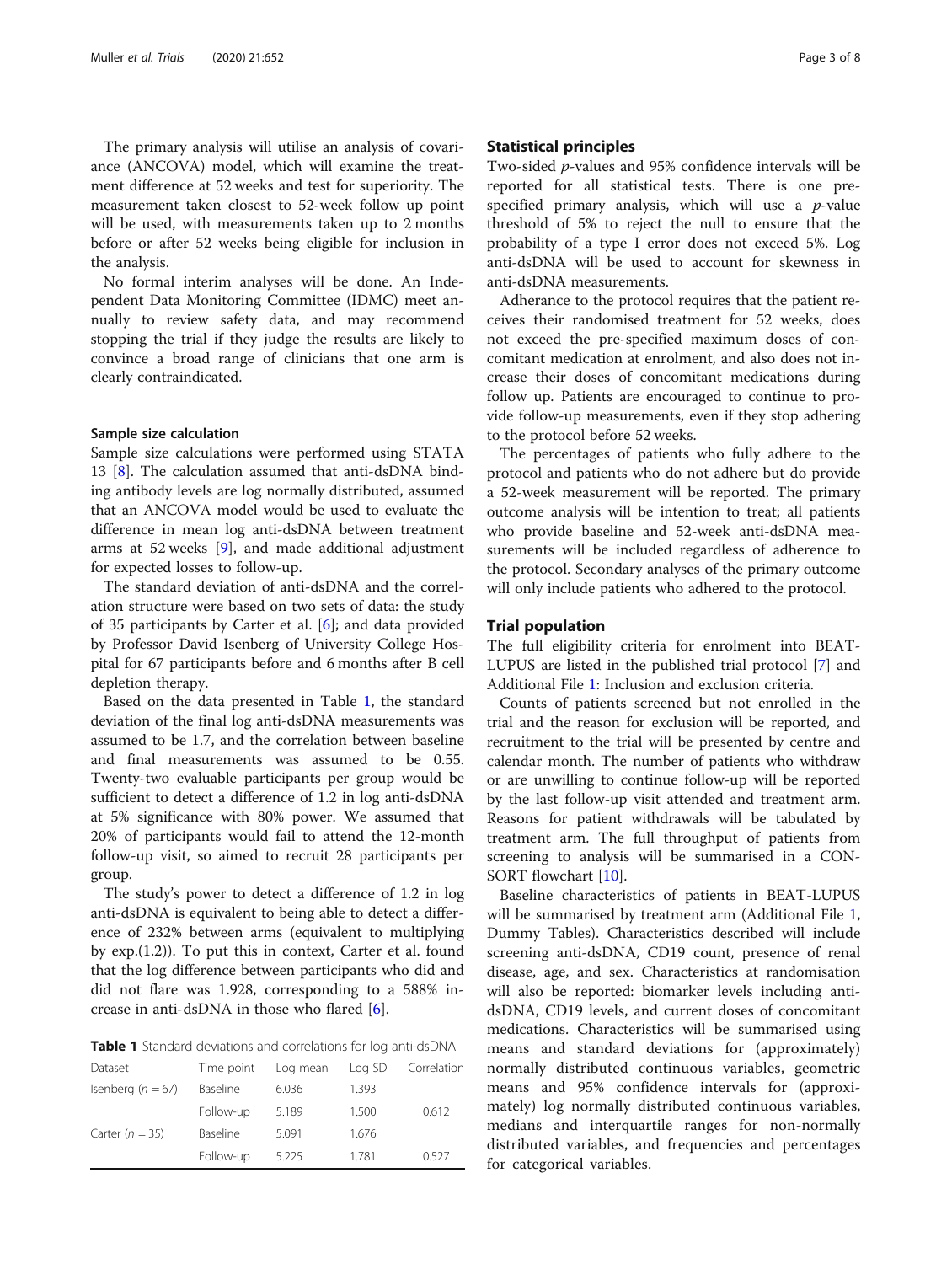## **Outcomes**

## Primary and secondary outcomes

The primary outcome measure is log anti-dsDNA antibody levels at 52 weeks. Secondary outcomes are as follows:

- 1. Log anti-dsDNA antibody levels at 12 and 24 weeks
- 2. Proportion of participants with any adverse events and proportion with any serious adverse events
- 3. Proportion of participants with any infections
- 4. Proportion of participants with any severe flare (severe flare: a British Isles Lupus Assessment Group (BILAG-2004) A score due to items which are "new" or "worse"  $[11-13]$  $[11-13]$  $[11-13]$  $[11-13]$ ; or, in the renal or haematological systems, an A score due to items that did not result in an A score last month) by 24 and 52 weeks, and time to severe flare
- 5. Proportion of participants with any severe flare or a moderate flare (moderate flare: two BILAG B scores due to items which are either "new" or "worse"; or, in the renal or haematological systems, B scores due to items that did not result in a B score last month) by 24 and 52 weeks, and time to severe or moderate flare
- 6. Proportion of participants with any severe flare, moderate flare, or mild flare (mild flare: a single BILAG B score due to items which are "new" or "worse"; or, for the renal or haematological systems, a B score due to items that did not result in a B score last month) by 24 and 52 weeks, and time to severe, moderate, or mild flare
- 7. Proportion of participants with any severe or moderate flare accompanied by an increase in concomitant lupus medication (glucocorticoids, mycophenolate, azathioprine, or methotrexate) by 24 and 52 weeks, and time to flare
- 8. Systemic Lupus Erythematosus Disease Activity Index 2000 (SLEDAI-2000) at 52 weeks [[14](#page-7-0)]
- 9. Systemic Lupus International Collaborating Clinics/ American College of Rheumatology (SLICC/ACR) damage index at 52 weeks [[15](#page-7-0)]
- 10. Visual analogue scale (VAS) Subject Global Assessment of Disease Activity (SGADA) at 52 weeks
- 11. Complement C3 at 52 weeks
- 12. Immunoglobulin levels at 52 weeks
- 13. Cumulative steroid and immunosuppressant doses during treatment from randomisation to 52 weeks
- 14. Proportion of participants successfully reducing their steroid dose at the time of randomisation: decreasing their steroid dose by 50% without flaring; if below 10 mg/day at randomisation, reducing the steroid dose to 5 mg/day; or discontinue steroids with stable disease
- 15. Proportion of participants with a prednisolone dose  $\leq$  7.5 mg/day at both weeks 48 and 52
- 16. Lupus Quality of Life (Lupus QoL), Short Form 36 Health Survey (SF-36), and EQ-5D-5 L at 52 weeks [[16](#page-7-0)–[18\]](#page-7-0)
- 17. Columbia Suicide Severity Rating Scale (C-SSRS) to assess suicide risk at 52 weeks [\[19](#page-7-0)]
- 18. Stanford HAQ 20-item Disability Scale (HAQ) at 52 weeks [[20](#page-7-0)]

## Scoring and description of derived outcome measures British Isles Lupus Assessment Group (BILAG-2004) index

The BILAG-2004 index questionnaire comprises 97 questions on lupus activity in the past 4 weeks compared to the previous 4 weeks, divided among 9 systems of the body [\[21\]](#page-7-0). Individual items are recorded either on a 0–4 ordinal scale from  $0 = \text{``not present''}$  to  $4 = \text{``new''},$  or as real numbers (e.g. systolic blood pressure). An algorithm is then applied to determine an overall categorical score for each system depending on which items are present and how they are recorded;  $A$  = severe disease activity,  $B =$  moderate disease activity,  $C =$  mild disease,  $D =$  inactive disease but previously affected, and  $E =$  system never involved. Additional criteria are applied to identify A and B scores which are new manifestations of a flare of the disease. "Severe" flare occurs if there is at least one A score due to items which are "new" or "worse" on the BILAG questionnaire; or, in the renal and haematological systems, due to questionnaire items which last month did not result in an A score (i.e. which were less severe). A "moderate" flare occurs if at least two new B scores occur which are due to items which are "new" or "worse", or, in the renal and haematological systems, due to items which last month did not result in a B score (i.e. were less severe). A "mild" flare occurs if there is only one B score which meets these conditions.

The subset of BILAG flares which are accompanied by an increase in one of the medications used to control the disease will also be evaluated. This allows evaluation of only those flares that were severe enough in the clinician's judgement to modify the treatment regime.

## The Systemic Lupus Erythematosus Disease Activity Index 2000 (SLEDAI-2000)

The SLEDAI Responder Index determines improvement in lupus activity based on 24 items in 9 organs in the previous 30 days [[14\]](#page-7-0). The scores from the different systems are weighted in proportion to their hazard (i.e. central nervous system items are weighted as twice that of joint pain and kidney items) and combined into one final score from 0 to 105.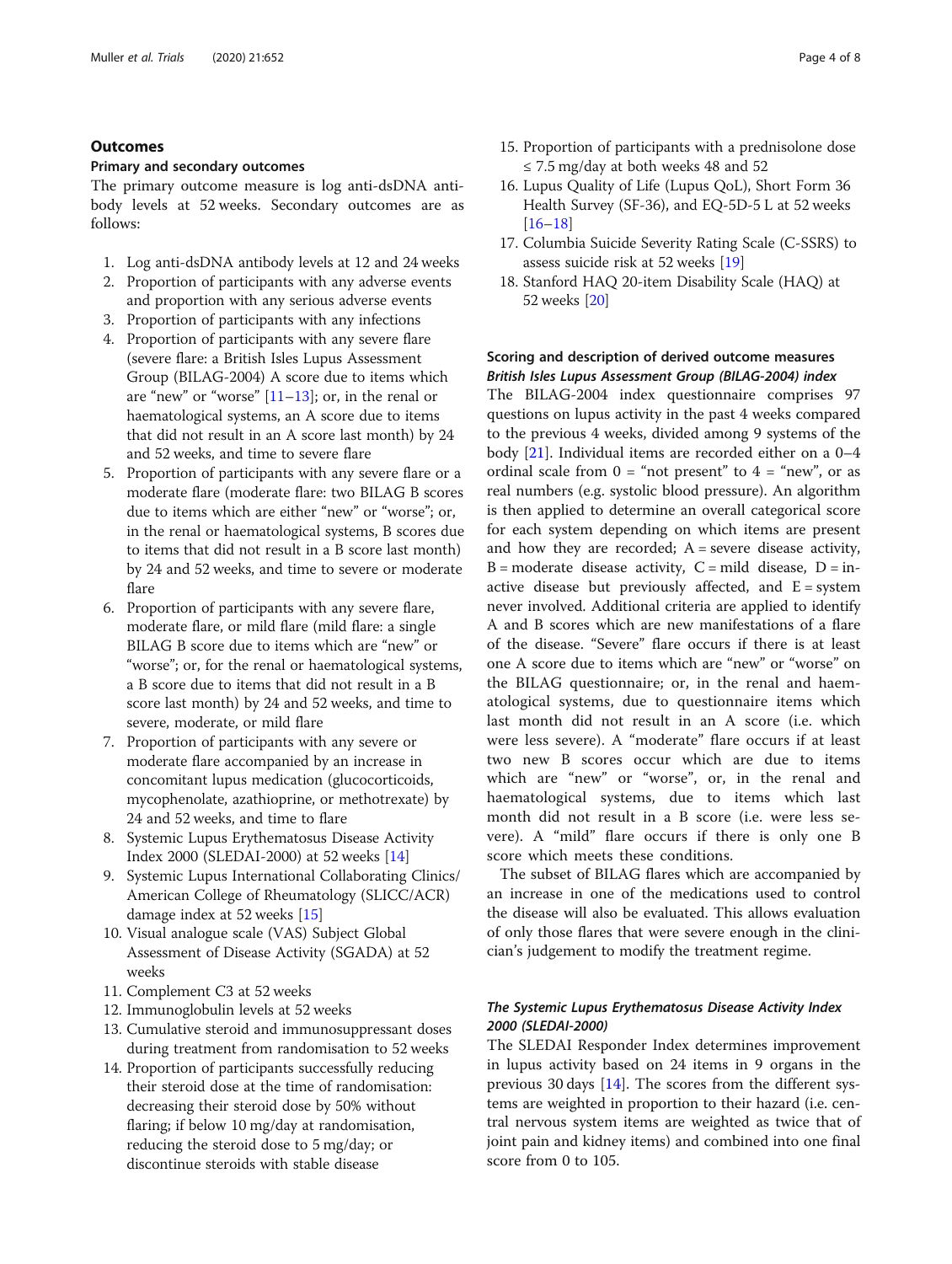## Patient global assessments of lupus activity on a 10-cm visual analogue scale (VAS)

This VAS is a BEAT-LUPUS-specific measure of disease activity developed for this trial. Patients are presented with a line labelled 0–10, and point to the number on the line which best matches their own assessment of lupus activity in terms of lupusassociated symptoms in the past  $4$  weeks  $(0 = not$  active at all, 10 = extremely active).

## The Systemic Lupus International Collaborating Clinics/ American College of Rheumatology (SLICC/ACR) damage Index for systemic lupus erythematosus

The SLICC/ACR Damage Index (SDI) provides a measure of accumulated damage in the body since the onset of lupus [\[22\]](#page-7-0). This summary score is based on damage across 12 different organ systems. For each system, a variety of different possible types of damage are listed, each scoring 1 point, and for some items a score or 2 is given if there has been more than one occurrence of the item, and for renal failure requiring renal replacement therapy a maximum score of 3 is given, and other renal items no longer score. The summary score for the whole body is the sum of all the individual scores.

## LupusQoL

The LupusQol measure is a lupus-specific health-related quality of life measure  $[16]$  $[16]$  $[16]$ . It comprises 34 questions that each ask about effects of lupus on day-to-day physical and emotional health, body image, pain, planning, fatigue, intimate relationship, and burden to others. Patients answer each question on a scale from 1 = "all of the time" to  $5 =$  "never". Average scores for each domain are mapped to a 0–100 score. So long as 50% of data items for a domain are completed, a 0–100 score will be calculated, in line with guidance from the authors of the questionnaire  $[16]$  $[16]$ . The mean score across domains is then calculated as the average of the domain-specific scores.

#### The Short Form 36 Health Survey (SF-36)

The SF-36 is a survey of patient health in eight sections: vitality, physical functioning, bodily pain, general health perceptions, physical role functioning, emotional role function, social role functioning, and mental health [\[17](#page-7-0)]. Each section has a score that is a weighted sum of the questions in that section, directly transformed into a 0– 100 score, with lower scores indicating more disability. Unanswered questions are excluded; the average for all items on the scale that the respondent answered is used instead. A standardised composite score of health is then generated from each of the eight scores.

## EQ-5D-5 L

The EQ-5D-5 L assesses the current health state across five dimensions — mobility, self-care, usual activities, pain/discomfort, and anxiety/depression — with five levels (each scored 1–5, with higher scores indicating worse health state) [[18\]](#page-7-0). EQ-5D dimension scores will be converted to index scores using UK population values. EQ-5D index scores range from  $-1$  = worse than death, and then  $0 =$  worst to  $1 =$  best health state. The EQ-5D additionally includes a visual analogue scale (EQ VAS), which allows patients to record their overall current health status on a scale ranging from  $0 =$  worst to  $100 =$ best health state.

If any dimension score is missing, the EQ-5D index score will be set to missing. If the entirety of one component of the questionnaire (dimension score or VAS) has not been completed, the associated component score will be set to missing. If the entire questionnaire has not been completed, both the EQ-5D index score and EQ-5D VAS at that visit will be set to missing.

## Columbia Suicide Severity Rating Scale (C-SSRS)

The C-SSRS questionnaire provides summary measures of suicidal ideation and behaviour. These are strongly associated with the risk of an individual completing suicide [[19\]](#page-7-0). The ideation and behaviour sections can be scored separately and also combined into one summary score [[23\]](#page-7-0). Ideation is scored at each visit from  $1 =$  "wish to be dead" to 5 = "active suicidal ideation with specific plan and intent"; behaviour is scored from  $6 =$  "preparatory" acts or behaviour" to  $10 =$  "completed suicide". Imputation of missing values is not done; if any data are missing for a domain, its score is not calculated.

## The Stanford HAQ 20-item Disability Scale (HAQ)

This questionnaire summarises patient disability based on the extent of difficulty within eight domains; dressing and grooming, arising, eating, walking, hygiene, reach, grip, and activities  $[20]$ . The total score is the mean score of the eight category scores. If more than two of the categories are missing, the score is not calculated. If only one category is missing, the mean of the other seven category scores is used as the total score.

## Statistical analysis

The results of the analyses will be reported following the principle of the ICH E3 guidelines on the Structure and Content of Clinical Study Reports. All analyses will be performed using STATA 15  $[8]$  $[8]$  $[8]$ . In addition, the primary analysis of the primary outcome, mediation, and other secondary analyses of the primary outcome will also be done, and results for the primary outcome will be presented by levels of the stratifying variables adjusted for in the primary analysis, as an exploratory subgroup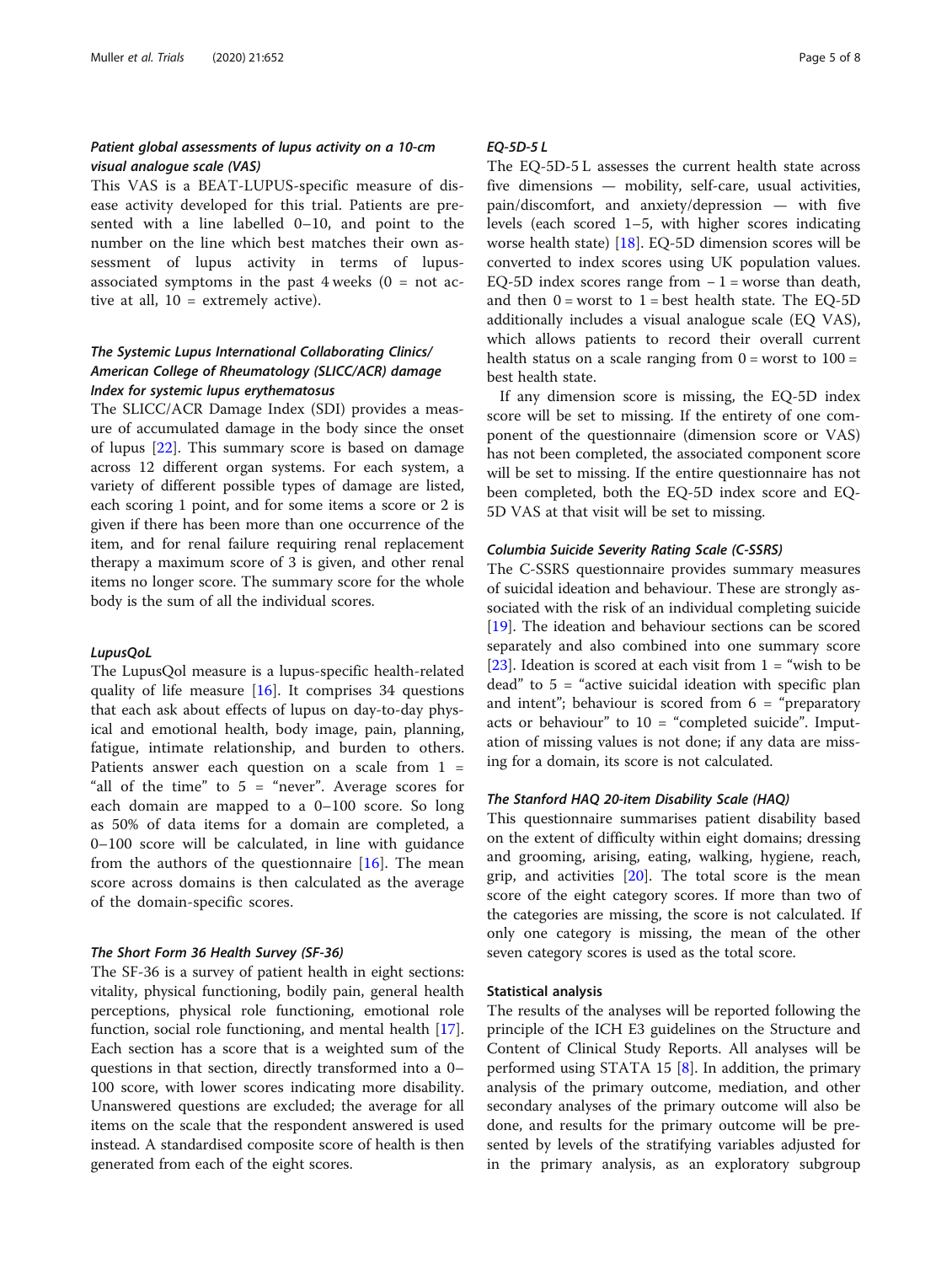analysis. For all analyses done using linear regression models, diagnostic checks will be done using residual plots and the data will be transformed and re-analysed if necessary. The results will be presented (Additional File [1,](#page-6-0) Dummy tables).

## Primary analysis of the primary outcome

A linear regression ANCOVA model will be fitted to evaluate the difference in 52-week anti-dsDNA between treatment arms, adjusting for CD19 count at randomisation  $(< 0.01 \times 10^9/l$  vs  $\geq 0.01 \times 10^9/l$ ), previous renal involvement (yes/no) at screening, log anti-dsDNA levels at screening, and also log anti-dsDNA levels measured at randomisation. Patients who provide these measurements will be included in the model and analysed according to their randomised treatment, regardless of treatment adherence. The model will be specified as follows, where  $Y_{i,j}$  is the anti-dsDNA of patient *j* at time *i*:

$$
log(Y_{52,j}) = \beta_0 + \beta_1 \left( treatment_j \right) + \beta_2 \left( CDI9_j \right) + \beta_3 \left( log(Y_{0,j}) \right) + \beta_4 \left( renal_j \right) + \beta_4 \left( log \left( screenDNA_j \right) \right) + \varepsilon_j
$$

where treatment<sub>i</sub> = 1 if belimumab and 0 if placebo, and  $\varepsilon_{ii}$  is a normal error distribution. The primary outcome will be estimated by  $exp(\beta_1)$  as the difference in antidsDNA amongst patients randomised to belimumab compared to the placebo group at 52 weeks, expressed as a percentage of the average in the placebo group at 52 weeks.

## Supportive analyses of the primary outcome Analysis of log anti-dsDNA at 12 and 24 weeks

The model structure used for the primary analysis will also be repeated with the outcome changed to log antidsDNA at 12 and 24 weeks to evaluate differences between treatment arms at these time points. These analyses will be done on the intention-to-treat basis, the same as the primary analysis.

## Per-protocol repeated-measures analysis of anti-dsDNA at 52 weeks

Repeated-measures linear regression will be used to analyse the difference between arms in anti-dsDNA using the randomisation and all follow-up measurements in the same model. Measurements will be excluded after the point a patient stops adhering to the protocol; either the day after the patient fails to take their randomised treatment as scheduled, or from the second day after they increase the dose of one of the allowed concomitant medications (whichever comes first). This model will estimate the mechanistic effect of belimumab on antidsDNA.

In the model, Patient ID will be included as a random effect to account for correlation between measurements on the same patient at different points of follow-up. The model for anti-dsDNA at 52 weeks, where  $y_{ii}$  is the antidsDNA of patient  $j$  at time  $i$ , is:

$$
y_{ij} = \beta_{0j} + \beta_1 \text{(time}_i) + \beta_2 \text{(time}_i \times \text{treatment}_i) + \beta_3 \text{(CD19)} + \beta_4 \text{(renal}_i)
$$

where  $\beta_{0j} = \beta_0 + u_{0j} + \varepsilon_{ij}, u_{0j} \sim N(\sigma_{u0}^2, 0), \varepsilon_{ij} \sim N(0, \sigma^2),$ and treatment<sub>i</sub> = 1 if belimumab and 0 if placebo.

The average treatment difference at 52 weeks will be estimated by  $\beta_2 \times 52$ . Log-transformation of anti-dsDNA or fractional polynomials for the effect of time will be considered if plots of residuals or likelihood ratio tests indicate that these will improve the model fit.

## Mediation analysis of the effect of prednisolone on antidsDNA at 52 weeks

If material differences ( $p < 0.1$ ) between treatment arms are found in the cumulative prednisolone dose between randomisation and 52 weeks, an exploratory causal mediation analysis will be done to evaluate the extent to which this may mediate any effect of allocation to belimumab on anti-dsDNA at 52 weeks [[24\]](#page-7-0). The direct effect of belimumab (i.e. the effect of taking belimumab instead of placebo, had the cumulative steroid dose been the same in both conditions) and the average causal mediation effect (i.e. the effect of the cumulative steroid dose patients would have taken on belimumab instead of the dose they would have taken on placebo, had they actually taken belimumab in both conditions) will be estimated using the STATA *mediation* package [\[25\]](#page-7-0).

## Sensitivity analysis for informative loss to follow-up

If over 10% of patients fail to provide a 52-week antidsDNA measurement, a sensitivity analysis will be done using multiple imputation to evaluate whether the primary analysis and the repeated-measures per-protocol analysis are biased by missing data. Missing anti-dsDNA measurements will be imputed using all variables in the primary analysis model and data on concomitant medications, flares, and time to flare, all available antidsDNA measurements from other scheduled visits, and any anti-dsDNA measurements taken at point of flare/ withdrawal. A number of imputation datasets sufficient to give a power reduction of  $\langle 1\% \rangle$  compared to using  $n = 100$  will be produced [[26\]](#page-7-0); the analysis models will be run on each of these datasets; and estimates and confidence intervals will be combined using Rubin's rules [[27\]](#page-7-0). The concordance of results between the nonimputation (complete case) and imputation models will be assessed.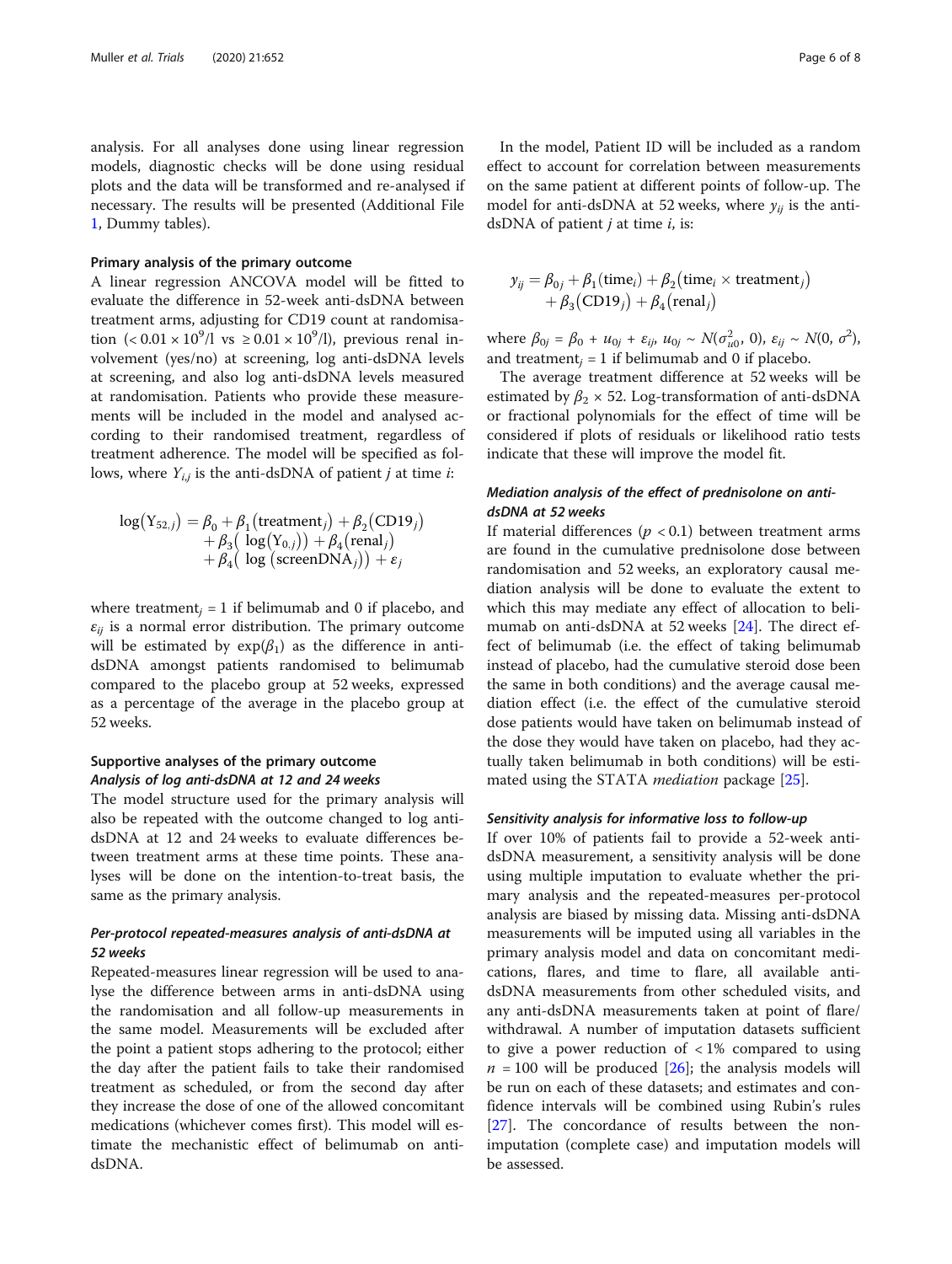## <span id="page-6-0"></span>Analysis of the secondary outcomes

The percentage of patients with the following characteristics will be compared between treatment arms using Fisher's exact test:

- I. BILAG severe flare
- II. BILAG severe or moderate flare
- III. BILAG severe, moderate, or mild flare
- IV. BILAG severe or moderate flare which was accompanied by an increase in one or more concomitant medication
- V. Any serious adverse event
- VI. Any infection
- VII. Any adverse events
- VIII. Completed 52 weeks of follow-up
- IX. Completed 52 weeks of treatment

For each of the SLEDAI, SLICC, VAS, C3, immunoglobulin levels, LupusQoL, SF-36, and EQ-5D-DL, assessments at 52 weeks will be compared between arms using linear regression models which include the stratifying variables and the value of the variable at screening (for the HAQ and SLICC) or randomisation (for all others). Time to disease flare will be visually displayed using Kaplan–Meier curves, and difference between arms in hazard of flare will be tested using Cox models that include the stratifying variables. For the BILAG flare scores, an ordinal logistic regression model will also be fitted to compare maximum disease flare severity experienced during follow-up (severe, moderate, mild, or no flare), also adjusted for the stratifying variables.

The following steroid dose summary measures will be compared between the arms:

- i) Cumulative steroid dose from randomisation to 52 weeks using a two-sample  $t$  test
- ii) Proportion of participants successfully reducing their steroid dose, using Fisher's exact test
- iii) Proportion of patients taking  $\leq 7.5$  mg of prednisolone at weeks 48 and 52

The following quantities taken from the C-SSRS will be compared between treatment arms:

- i) Average C-SSRS score at 52 weeks
- ii) Percentage of patients with a C-SSRS score which increased to > 5 at any point during follow-up

For the questionnaires completed at each follow-up visit (BILAG, VAS, and C-SSRS), if the questionnaire is not completed at one visit, then the result from the previous month will be carried forward for 1 month only (unless it is missing due to withdrawal/flare since the previous visit, in which case data captured at that point will be used).

## **Discussion**

This update to the published protocol describes the prespecified statistical analysis plan for BEAT-LUPUS. By publishing it we aim to increase transparency of the data analysis, and demonstrate appropriate approaches for the challenges of: evaluating lupus activity; concomitant medications, which can vary between treatment arms post randomisation due to the trial treatment given and affect the primary outcome; and high expected loss to follow-up, a common feature of trials on severe SLE. By evaluating several measures of lupus activity, and using up-to-date statistical techniques to evaluate mediation of the treatment effect through changes in prednisolone dose and bias from missing data, we will return comprehensive and robust information on the safety and effectiveness of belimumab compared to placebo.

### Supplementary information

Supplementary information accompanies this paper at [https://doi.org/10.](https://doi.org/10.1186/s13063-020-04391-2) [1186/s13063-020-04391-2](https://doi.org/10.1186/s13063-020-04391-2).

Additional file 1. Inclusion and exclusion criteria for BEAT-LUPUS, and dummy tables showing the planned format and contents of the tables for the final statistical report.

Additional file 2. BEAT-LUPUS CTU signed-off version of the SAP, containing further administrative details.

Additional file 3. Guidelines for the Content of Statistical Analysis Plans in Clinical Trials Checklist (as specified in Gamble et al, JAMA, 2017, and recommended by the EQUATOR Network).

### Abbreviations

BAFF: B cell activating factor; BILAG: British Isles Lupus Assessment Group; C3: Complement component 3; C-SSRS: Columbia Suicide Severity Rating Scale; ICH: International Conference on Harmonisation; IDMC: Independent Data Monitoring Committee; SAP: Statistical Analysis Plan; SDI: SLICC/ACR Damage Index; SLE: Systemic lupus erythematosus; SLEDAI: Systemic Lupus Erythematosus Disease Activity Index; UCL: University College London; UCLH: University College Hospital

#### Acknowledgements

The authors would like to thank Versus Arthritis (grant number 20873) and the UCLH Biomedical Research Centre (BRC) for funding the trial, and GSK for providing belimumab free of charge and for additional funding. The authors thank the BEAT-LUPUS Independent Data Monitoring Committee (Dr Richard Watts (Chair), Prof. Vern Farewell, Prof. Robert Moots) for insightful discussion and feedback on the statistical analysis plan. They would also like to thank the BEAT-LUPUS Trial Management Group (Ms Felicia Ikeji, Ms Emilia Caverly, Mrs Nazma Begum-Ali, Ms Alexa King), the Trial Steering Committee (Prof. Raashid Luqmani (Chair), Dr Michael John Bankart, Dr Ceril Rhys-Dillon), and all of the patients participating in the trial or involved in its development. The authors are indebted to the BEAT-LUPUS Trial Collaborators at the recruiting sites, the British Isles Lupus Assessment Group (BILAG), and the NIHR Musculoskeletal Translational Research Collaboration for their advice and support.

#### Authors' contributions

PM prepared the Statistical Analysis Plan (SAP) and manuscript. KC, CG, MRE, and CJD contributed to drafting and editing the SAP. MRE conceived the trial, obtained funding for it, and provided oversight on the trial design and protocol. CJD provided oversight on the development of the SAP and other statistical aspects of the trial. CG provided oversight on the measurement and quality assurance of lupus activity. All authors read and approved the final manuscript.